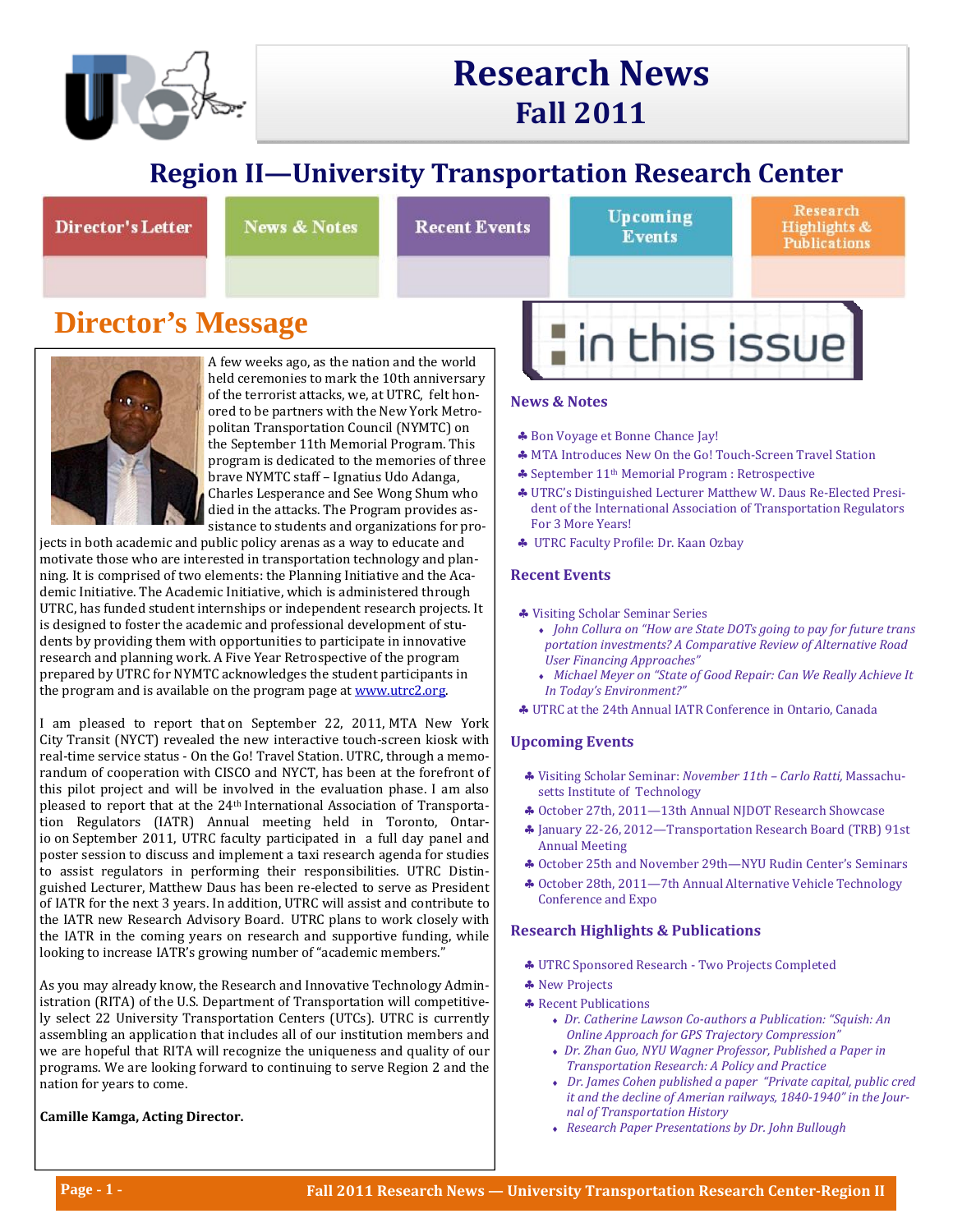# **NEWS & NOTES**

## **Bon Voyage et Bonne Chance Jay!**

 $\bf M$ uch has been in the news recently about the forthcoming departure of Jay Walder to work as CEO of the Hong Kong Mass Transit Rail Corporation(HKMRT). There is no question that this is a loss to the New York MTA, not because Jay is irreplaceable – no one is. But Jay together with the superb workforce and staff that comprise MTA has made progress and momentum on many needed aspects of progress for the constituent components of MTA. Reorganizing MTA structure to make it more efficient, making unpopular but necessary budget cuts (including those impacting service), and simultaneously, bringing modernization to the system – especially the countdown clocks, have made New Yorkers appreciative of the need to sustain accountability, quality and reliability in one of the world's leading transit systems.

But the news, to me, is not surprising. A dozen years ago, Jay and I were invited by HKMTR to be keynoters in a large conference about the role of mass transit and sustainability in large cities. During our visit, our hosts took much time to show us the rapidly changing MTR. From a few subway lines serving Hong Kong and Kowloon, MTR had expanded to the newly built airport and was making plans to expand to the mainland. The newer systems were modern, computer controlled, designed for safety and security and for passenger ease of use, reliability and comfort. And, the airport line was paid for, mostly, through real estate transactions. I felt that this (in 1999) was truly the exemplar of the future of urban rail. And, it has grown since and begun to export its experiences and knowledge to places like Stockholm and London. It has become a global corporation. Who could say no to running a prestigious corporation such as MTR – and who better to do so, but Jay with his combination of strong managerial leadership and transit operations?

But this also speaks to China and its aggressive use of infrastructure investment to stimulate strong national economic growth. What must we do in New York to continue to compete? So, the story about Jay is as much about HK and the MTR as it is about NYC and the MTA. Those of us involved in the transport world must continue to raise our voices and remind all of the irreplaceable role the MTA plays in the health and economic standing of New York and the region, and of the need to assure that the MTA continues to have strong, visionary and tough leadership.

#### **Dr. Robert E. Paaswell, Ph.D., Distinguished Member, ASCE Director Emeritus, UTRC**

## **MTA Introduces New On the Go! Touch‐Screen Travel Station**

*Innovative Pilot Project Puts Customer Info Within Reach*



**Photo by Metropolitan Transportation Authority of the State of New York** 

The Metropolitan Transportation Authority, New York City's public transit authority, revealed a new interactive touch-screen kiosk with real-time service status on September 22, 2011 at the Bowling Green station. The On the Go! Travel Station -- a new interactive touchscreen that offers MTA travel information and a whole lot more - resulted from a Memorandum of Cooperation between NYCT, Cisco, and UTRC, and it is part of a pilot project that within the next few weeks will include a total of five subway stations and commuter rail hubs. The kiosk is a sleek, stainless steel structure that holds a large screen

with a colorful display, offering customers information about their entire trip, with Trip Planner, real-time service status, escalator & elevator status and local neighborhood maps. In addition, the MTA has partnered with third party developers to include applications, which provide additional information, such as local history, shopping and dining options nearby provided by third-party applications Zagat, myCitiapp, and History Bus. As added features, the screens will provide news and weather information. Taken together, this is an unprecedented amount of information made available to subway and commuter rail customers in one handy tool.

"With On the Go, we are adding yet another layer of state-of-theart customer communications into our subway system, but it goes far beyond the already helpful information provided by our countdown clocks and the displays in our new technology subway cars," said MTA NYC Transit President Thomas F. Prendergast. "On the Go will provide riders with instant information that makes using the transit system more efficient."

The project is currently in a pilot phase for the next 180 days. UTRC will be involved in a market research study and evaluation of the systems with NYCT. Depending on customer acceptance and success of the pilots, On the Go! may eventually be installed in stations throughout the system. It is anticipated that the On the Go! Travel Stations will generate significant advertising income, which would help to defray the costs of installation.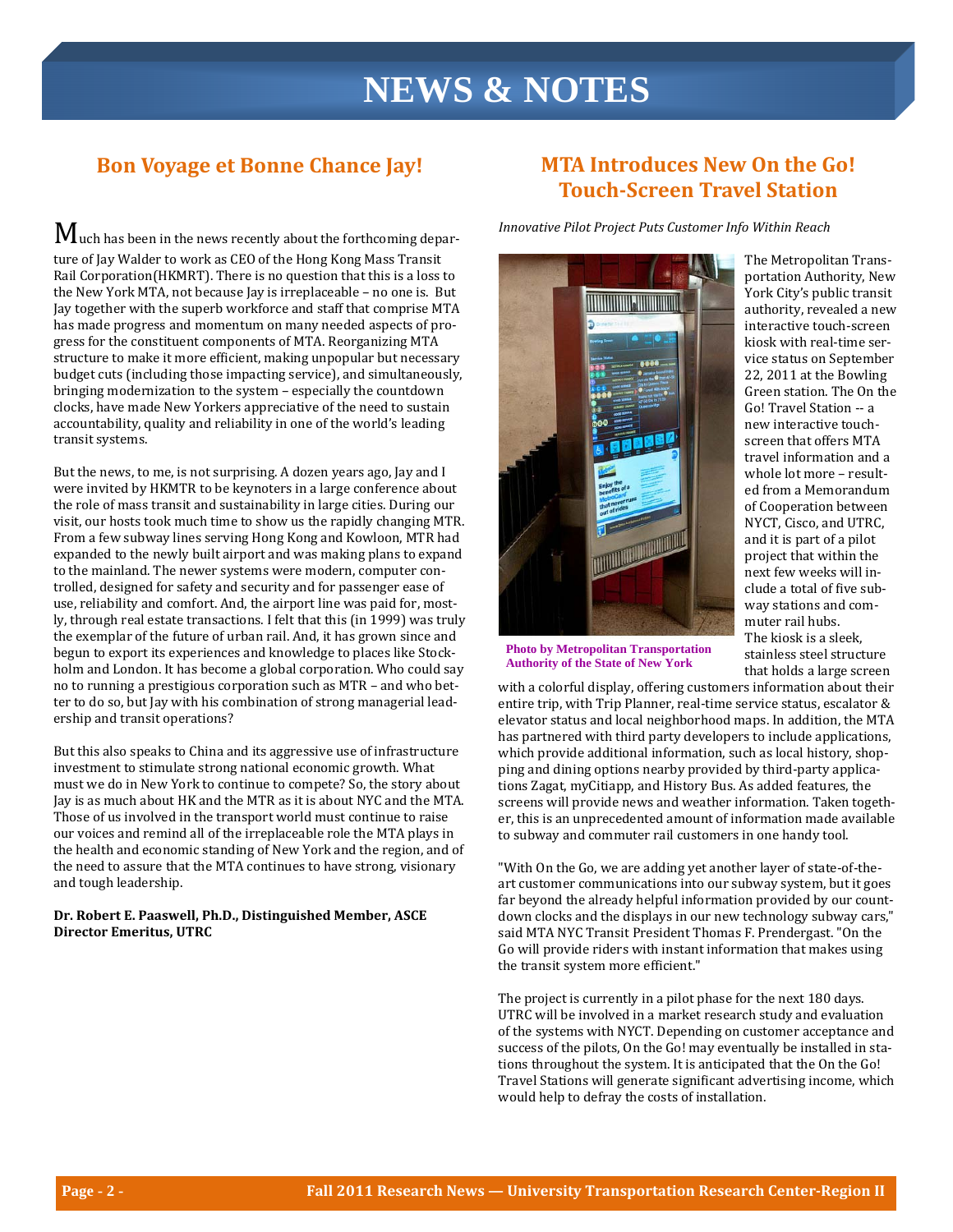## **September 11th Memorial Program for Regional Transportation Planning A Five Year Retrospective—Planning & Academic Initiatives**

On September 15<sup>th</sup>, the New York Metropolitan Transportation Council hosted a memorial program to commemorate the tenth anniversary of the World Trade Center terrorist attacks. Several speakers participated in this event including Alice Greenwald, Director of the September 11 Memorial Museum and Affiong Adanga, Renee Alexander and Rebecca Shum, family members of the three employees who died in the attack- Ignatius Udo Adanga, Charles Lesperance and See Wong Shum . UTRC also participated in this program by presenting a five year retrospective of the September 11th Memorial Program for Regional Transportation Planning. Dr. Robert Paaswell, UTRC Director Emeritus, provided the context in which the September 11th Memorial Program was developed and Penny Eickemeyer, UTRC Assistant Director for Program Management, gave a brief background on the program and introduced former participants who commented on their experiences. These speakers included Li Chen from program year 2005 -06, Richard Barone (2006-07), Peter Feroe (2008-09) and Sandra Rothbard (2009-10). Comments from Gitakrishnan Ramadurai (2007-08 ) were read during the presentation.

The September 11th Memorial Program was designed as a living tribute to the three NYMTC staff members who died to acknowledge their passion for learning and dedication to regional planning. It is comprised of two elements;, the Planning Initiative and the Academic Initiative. UTRC has been honored to administer the Academic Initiative, co-sponsored by NYMTC, during the last five years and will continue doing so for the next academic year, 2011- 2012.

A retrospective booklet, explaining the program in full, was prepared by the University Transportation Research Center and NYMTC staff. It can be downloaded at the following link: http://utrc2.org/education/911memorial.php

For the academic year 2011-2012, three new students; Shuai Ren,-New York University, Maxwell Sokol-Columbia University, and Cyrus Naheedy-Polytechnic Institute of NYU, were awarded the scholarship to carry on research at different transportation agencies. Two additional students, Daysi Manzano, Baruch College, and Kelli Pearson, New Jersey Institute of Technology, were given an opportunity to participate in other internships at NYMTC member agencies during the summer or part-time during the school year.

For more information on the individual student projects, please visit the program page at the UTRC website: http://utrc2.org/education/911memorial.php

For more information on the September 11th Memorial Program for Regional Transportation Planning, *click here.* 



**Current recipients (from R to L: Maxwell Sokol, Shuai Ren, and Cyrus Naheedy) of the scholarship for the academic year 2011‐2012. Far Left: Daysi Manzano, 2011 summer intern**





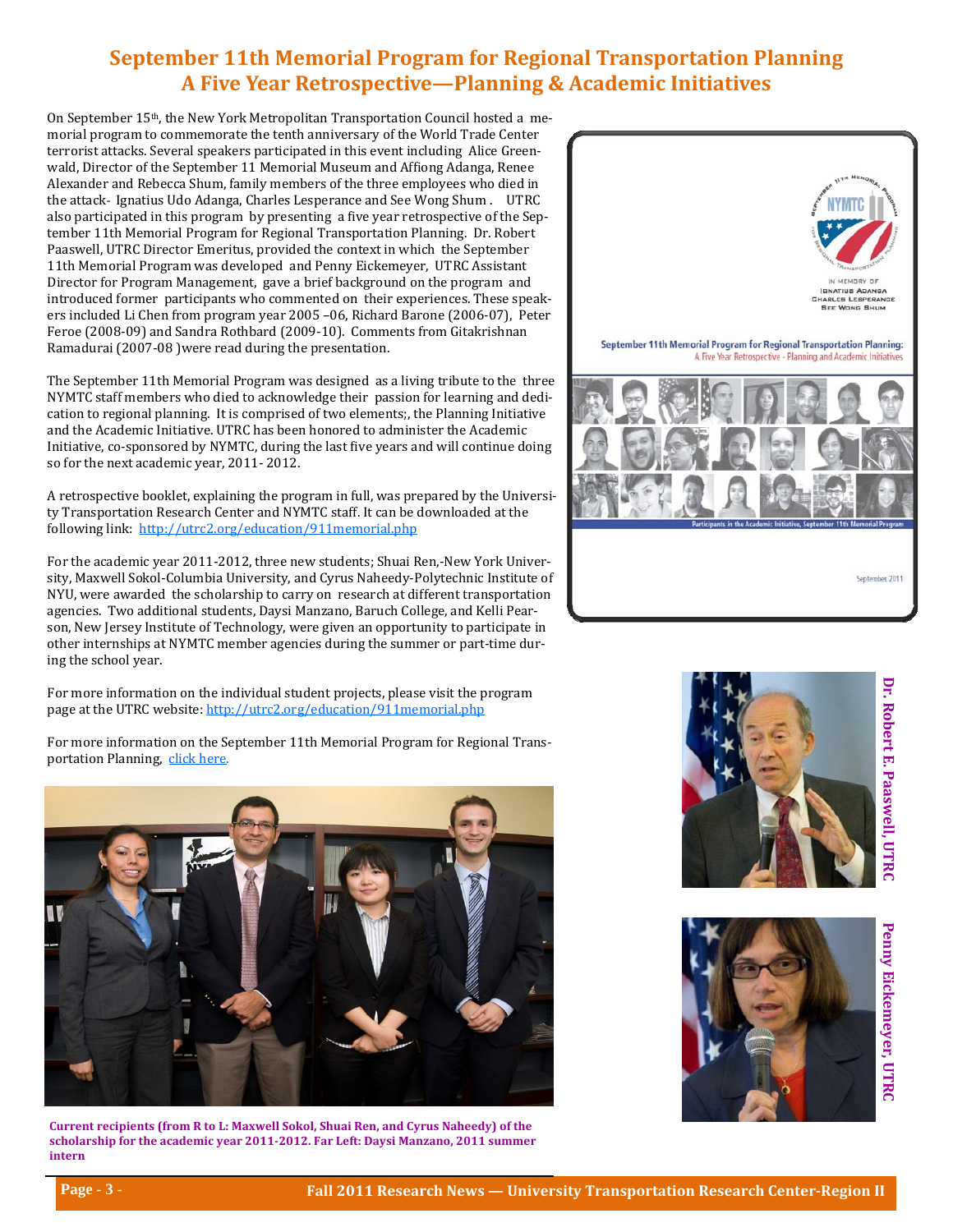

# **Awards & Recognitions**

**UTRC's Distinguished Lecturer Matthew W. Daus Re‐Elected President of the Interna‐ tional Association of Transportation Regulators For 3 More Years**



International Lectures Delivered in Europe, Australia, Canada & the U.S. on Research Involving GPS Taxi Technology, Paratransit *Reform/Parataxis, Medallion and Airport Ground Transportation Regulation.*

UTRC and City College's Distinguished Lecturer and *former NYC Taxi and Limousine Commissioner/Chairman Matthew W. Daus, Esq., was* re-elected President of the International Association of Transportation Regulators (IATR) for the next 3 years. The IATR is a group of transportation regulators from around the world that strives to promote and educate government officials on best practices, as well as support them in their research endeavors.

The IATR's 2011 conference was held in *Toronto, Ontario*, and its theme was training, research and hospitality/nightlife transportation. Keynote speakers included Bill Millar, President of the *American Public Transit Association (APTA)* and Professor Allan Fels of the Australian government, who is conducting a taxi regulatory reform inquiry in Victoria.

IATR has embarked in new academic research directions, where transportation scholars held court for an entire day to implement a taxi research agenda and present 12 taxi research papers and posters. Also, the IATR formed a Research Advisory Board to assign studies to authors with timelines for publication in coordination with the *Transportation Research Board (TRB)* that will include: paratransit reform; airport taxi regulation; sustainable transportation; bus, shuttle and jitney regulation; and taxi technology. Poster presenters included UTRC2's Dr. Camille Kamga, who authored a taxi dispatch airport study, as well as Professors David King (Columbia) and Jonathan Peters (Staten Island College), who co-authored a paper with Professor Daus on using NYC GPS taxi data for transportation planning and reform.

The IATR will be holding its first European conference in *Amsterdam* on December 2<sup>nd</sup>, 2011, its 25 Year Anniversary Conference in Wash*ington D.C.* in November 2012, and will be holding a joint conference in 2013 with the Airport Ground Transportation Association (AGTA) in **St. Louis, Missouri**, where the results of a study Professor Daus is conducting with Dr. Ray Mundy of the University of Missouri's Transportation Studies Center will be unveiled, entitled "Airports as Quasi-Taxi Regulators."

These events cap a very active year of international lecturing and academic activity for Professor Daus, which included:

- Presentation of a paper at the *New York Public Transit Association (NYPTA)* conference in Buffalo, New York this June with co-author Dr. James Cooper of Napier University in Scotland involving a new concept dubbed "Parataxis" – using taxicabs to deliver more efficient, accessible, environmentally sustainable and safe transportation at significantly reduced government subsidy costs, while enhancing service in rural and urban communities in the U.S. and United Kingdom. This paper will be published in the *Research in Transportation* & *Business Management Journal (Elsevier)*, was presented in July at the *Taxicab, Limousine and Paratransit Association*'s conference in *Rome, Italy*, and was accepted for presentation before the TRB this coming January. The first-ever TRB Taxi Studies Sub-Committee was created by the Taxi Research Network (of which Professor Daus is a founding member).
- Presentation a paper at the 2011 *Australian Taxi Industry Association* (ATIA) annual conference in *Hobart, Tasmania* on the advantages and disadvantages of regulation and medallion systems in the U.S., and addressed the National Transportation Regulators Group (NTRG), a regulator-only gathering of all *Australian State Transport Control Departments and Ministries.*
- Presentation in September before AGTA in *San Jose, California* involving the passage of the **Real Interstate Driver's Equity Act** and the impact of legislative amendments restricting airports from charging fees to ground transportation providers.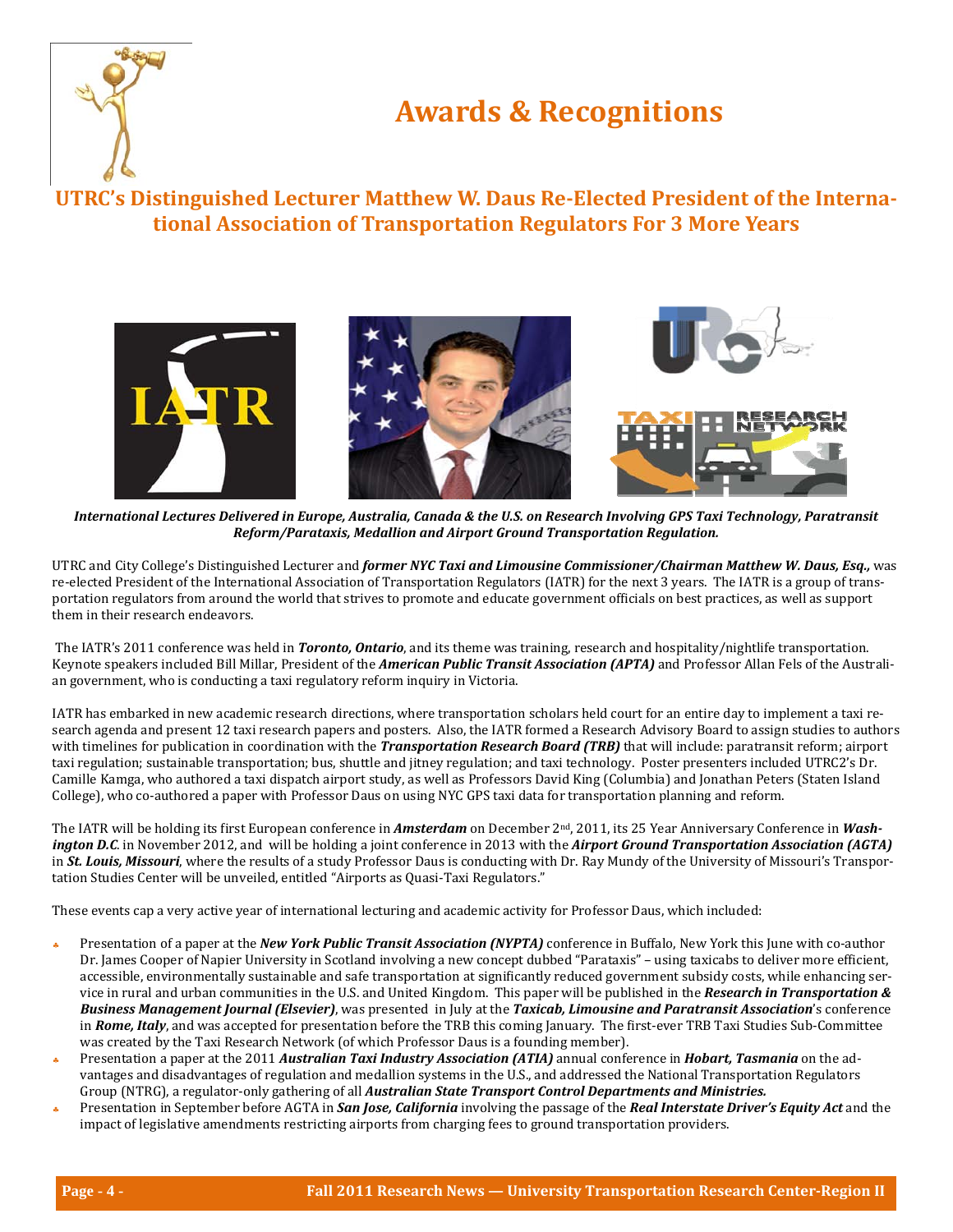# **Faculty Profile**

## **Kaan M.A. Özbay Professor of Civil & Environmental Engineering Rutgers, The State University of New Jersey**



 ${\bf K}$ aan M.A. Özbay is a tenured full Professor at the Rutgers University Department of Civil and Environmental Engineering. He is the founding director of the Rutgers Intelligent Transportation Systems (RITS) laboratory which was established in 1997 with a seed funding from UTRC and Rutgers University. RITS laboratory currently leads Intelligent Transportation Systems (ITS) research and education activities at Rutgers University. It has established a number of collaborative research projects with almost all of the UTRC consortium members and has a research group of 10 graduate and post-doctoral students and 2 full-time researchers in addition to a number of faculty members from several Universities.

Dr. Ozbay's research interest in transportation covers modeling and deployment of incident and emergency management operations, real-time control techniques for traffic, field evaluation of advanced ITS technology applications, application of operations research techniques in large scale transportation network optimization with an emphasis on evacuation and humanitarian logistics, transportation economics, and development of mathematical models for traffic safety and operation problems. 

Dr. Ozbay is the recipient of the prestigious National Science Foundation (NSF) CAREER award . Dr. Ozbay is the co-author of a book titled "Feedback Based Ramp Metering for Intelligent Transpor**tation Systems**" published by Kluwer Academics in 2004. In addition to this book, he is also the coauthor of two books titled "**Feedback Control Theory for Dynamic Trafϐic Assignment**", Springer-Verlag and **"Incident Management for Intelligent Transportation Systems**" published by Artech House publishers in 1999. Dr. Ozbay published more than 200 refereed papers in scholarly journals and conference proceedings. Professor Ozbay serves as the "Associate Editor" of Networks and Spatial Economic journal and is a member of the **editorial board of the ITS** journal.

Since 1994, Dr. Ozbay, has been the Principal Investigator and Co-Principal Investigator of 68 projects funded at a level of more than \$10,000,000 by National Science Foundation, NJDOT, NYMTC, NY State DOT, New Jersey Highway Authority, USDOT, FHWA, VDOT, CUNY University Transportation Research Center (UTRC), Rutgers Center for Advanced Infrastructure and Transportation (CAIT), USDOT ITS Research Center of Excellence.

Professor Ozbay has been actively working with several faculty members from the UTRC consortium and has recently completed a collaborative research project with Professor Dilruba Ozmen-Ertekin of Hofstra University to study NYMTC data products. He has also been working closely with Professors Jose Holguin-Veras and Jeff Ban of RPI as well as several transportation agencies, including NY City DOT and others on a large project titled "Integrative Freight Demand Management in the New York City Metropolitan Area" funded by USDOT". In this project, Professor Ozbay is responsible for the development and use of network models that can evaluate costs and benefits of various freight demand management strategies. Previous joint work with Professor Holguin-Veras was in the area of "time of day pricing" where they studied impacts of time of day pricing implemented by New Jersey Turnpike and NYNJPA. This work, funded by USDOT, generated important results in terms of understanding the response of commuters and commercial users to time of day pricing. He also continues his close collaboration in the area of dynamic network models and simulation with Satish Ukkusuri of Purdue University who was formerly with RPI.

Professor Ozbay continues to work with Professor Joseph Berechman, Chair of Economics Department at CUNY, in the area of transportation economics. Their on-going work focuses on the estimation of transportation costs as a result of investment on new and existing facilities. One of the major contributions of this collaborative work with Professor Berechman is the extension of cost and benefit estimation techniques to a network setting where network effects are captured. Professor Ozbay also conducted a number of research projects on large-scale regional planning models, transportation economics with Professors Robert Paaswell, Camille Kamga, Claire McKnight of CUNY and Professor Cynthia Chen who was formerly at CUNY.

Professor Ozbay continues to work on various Intelligent Transportation Systems -related projects with an increasing focus on transit systems. He is also focusing on emergency management problems that are of great interest to Region 2. With researchers from Voorhees Transportation Center at Rutgers University, he is working on the development of very large-scale transportation network models to evaluate evacuation strategies under various disaster scenarios. This emergency / evacuation research employs findings from his previous ground breaking research in incident management and real-time traffic control. Dr. Ozbay also co-organized an infrastructure security workshop funded by UTRC and NJDOT with Professor Hani Nassif of Rutgers University with whom he also collaborated as a co-principal Investigator on a UTRC funded "Advanced Technology Initiative" project titled"

Utilizing Remote Sensing Technology in Post-Disaster Management of Transportation Networks".

**Dr. Kaan Özbay**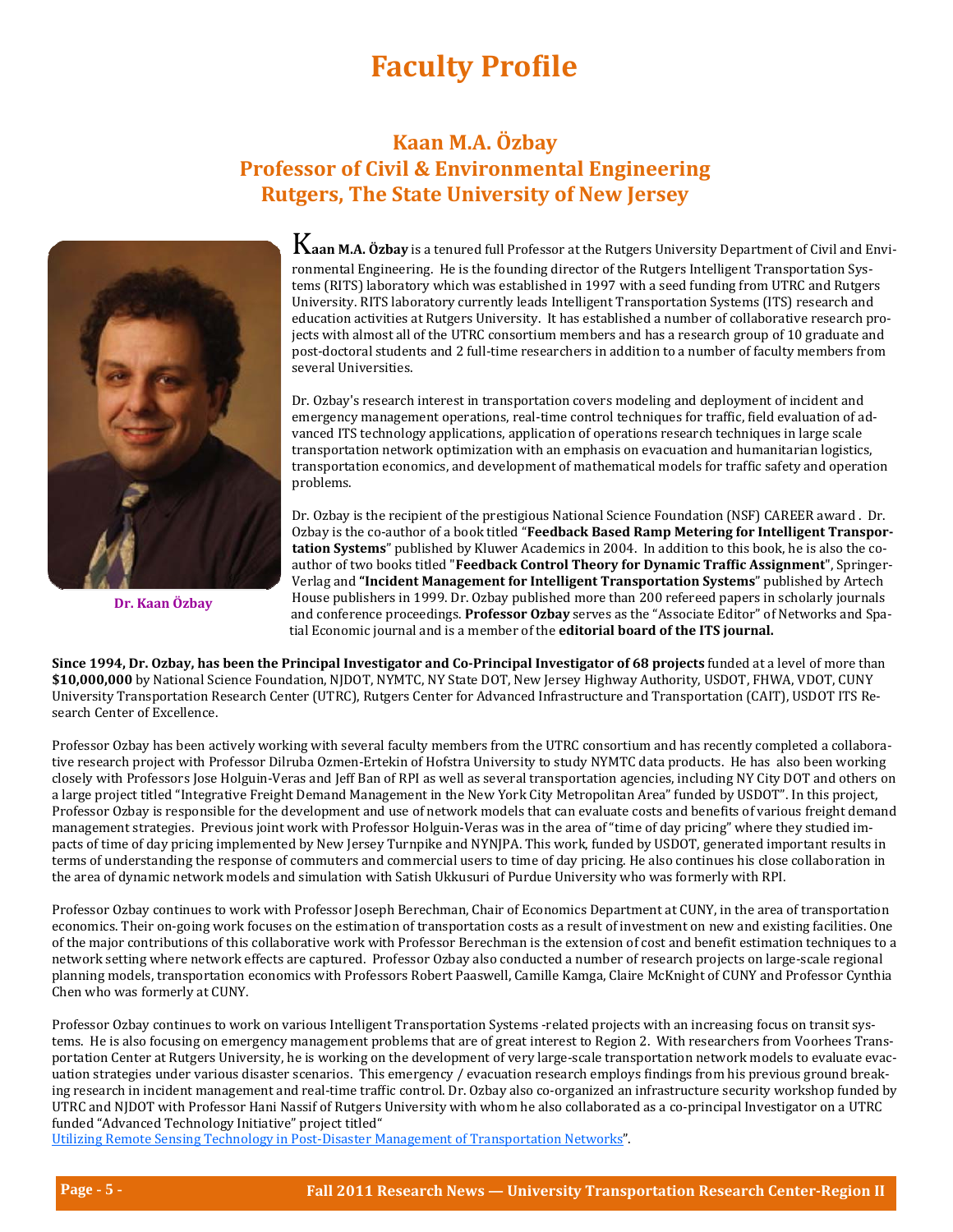# **RECENT EVENTS**

# **Visiting Scholar Seminar Series**

**John Collura on "***How are State DOTs going to pay for future transportation investments? A Comparative Review of Alternative Road User Financing Approaches"*

**Michael Meyer on "***State of Good Repair: Can We Really Achieve It In Today's Environment?"*



 $\mathbf{D}_{\text{r.}$  Collura presented the visiting scholar seminar on future transportation investments on September  $23$ <sup>rd</sup>,  $2011$  at the Baruch College Conference Center. The seminar was well attended by transportation professionals in academia, and the public and private sectors. He mentioned in his presentation that rely-

ing on the current Federal and State motor vehicle fuel tax as the major approach to finance transportation is neither viable nor fiscally appropriate because of the combined effects of inflation and improved vehicle fuel efficiency. As transportation capital and operating costs have continued to increase annually, the purchasing power of fuel tax revenues has declined nationally and is forecast to continue to decline.

The seminar reviewed alternative road user financing approaches currently being considered by state transportation policymakers and administrators in the U.S. Examples of such approaches include: increasing the current fuel tax and indexing the fuel tax to inflation; deploying a vehicle miles traveled (VMT) fee system; and implementing innovative toll strategies on existing toll roads and on roads that do not currently have tolls. Dr. Collura also reviewed and accessed the system objectives, concept of operations and system architectures of these approaches. As State officials deliberate over the transportation finance problem and consider new financing approaches, a number of fiscal and administrative challenges will need to be addressed including: implementation costs associated with technology innovation; ensuring that a stable and sufficient revenue source will result over the short and long term and for vehicles powered with fossil fuels and other energy sources; providing high accountability; generating public acceptance; guarding against evasion and fraud; preserving privacy; and guaranteeing equitable fees/charges among all user groups and political jurisdictions.

To access Dr. Collura's presentation, please follow this link: http://www.utrc2.org/events/events.php?viewid=300



 $\mathbf{D}$ r. Meyer presented the visiting scholar seminar on State of Good Repair on October 7, 2011 at the Baruch College Conference Center. Dr. Meyer briefly overviewed the transportation investments throughout the United States to keep the existing transportation system in a state of good repair. In his presentation, he mentioned that the United States has

invested trillions of dollars in what is arguably one of the finest transportation systems in the world. As the country continues to grow, there will be continued pressure to expand this system to handle the increase in personal and freight mobility that characterizes economic prosperity. However, perhaps the most significant need and challenge facing the Nation's transportation system is keeping the existing highways, bridges, transit facilities/equipment, ports and airports in a good state of repair.

Dr. Meyer discussed this challenge from the perspective of the level of funding that will be necessary, the ability of transportation agencies in an environment of shrinking resources to meet this need, and the important role that strategic asset management systems can play in implementing the most cost effective investment strategies. He reviewed national studies and selected state studies on how large the funding gap is to preserve our system in a state of good repair. Dr. Meyer also argued that strategic asset management systems are the critical foundation for future investment decision-making for a variety of concerns, from selecting the most important strategies for preserving our investment in infrastructure to even serving as a platform for considering climate change in agency priorities. He presented several case studies of state transportation agencies and transit agencies that are at the forefront of asset management application and how these can act as role models for other organizations.

To access Dr. Meyer's presentation, please follow this link: http://www.utrc2.org/events/events.php?viewid=302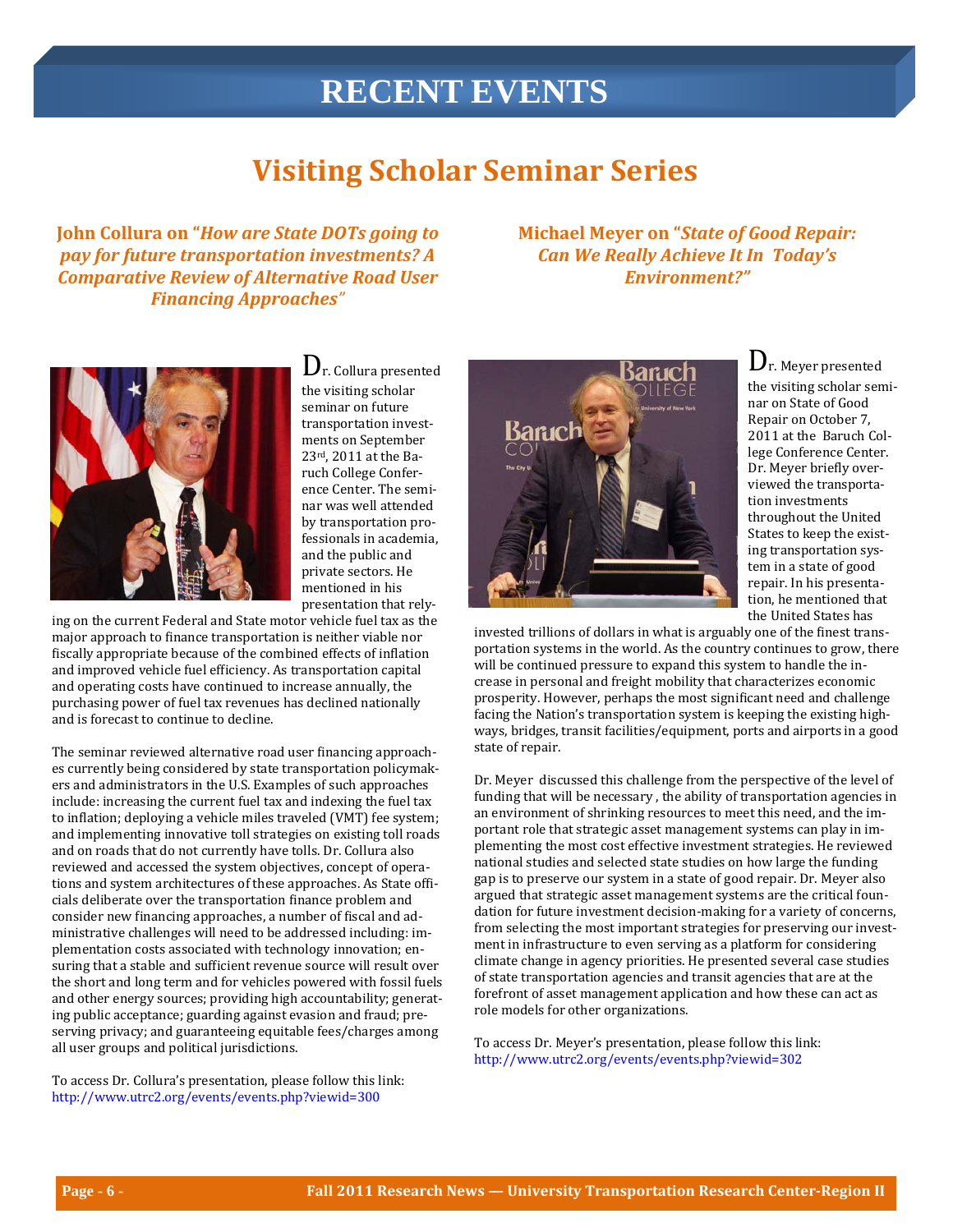### **UTRC at the 24th Annual IATR Conference at Ontario, Canada**

 $\mathbf T$ he International Association of Transpor-

tation Regulators (IATR), a growing peer group of taxi, limousine and for-hire transportation regulators, held its 24<sup>th</sup> Annual conference in Ontario, Canada on September 10-14, 2011. Dr. Camille Kamga and UTRC faculty members; Dr. Jonathan Peters, College of Staten Island and Dr. David King, Columbia University along with Dr. Ray Mundy, University of Missouri, and Dr. James Cooper, Navier University, were the panelists for the Committee on IATR's New Research Initiative: *Getting Respect and Results through Research: Driving Taxis Into Mainstream* **Transportation Planning.** 

This new Committee on Research and Academic Initiatives will engage various stakeholders to create a long-term and short-term research agenda. The committee will be comprised of members representing universities and colleges with transportation studies and programs, whose members represent balanced intermodal expertise (public or private) to work closely with the Taxi Research Network and government designated Transportation Research Centers. 



**From L to R: Matthew Daus - IATR President, Camille Kamga - UTRC, Ray Mundy - University of Missouri, David King - Columbia University, Jonathan Peters - College of Staten Island, and James Cooper - Napier University, Scotland at the 24th IATR Annual Conference Photo Credit: Wim Faber**

This initiative will be geared towards (1) elevating taxi studies and bringing them into the mainstream of transportation planning, funding and international research; (2) increase the comprehensiveness of IATR sponsored reports and studies to supplement and expand its catalogue of surveys and regulatory library; and (3) select and pursue studies and research initiatives that will lead to real reform, improvements and pragmatic applications for IATR members, the industry, passengers and the broader transportation community.

# **UPCOMING EVENTS**

## **Dr. Ratti will deliver a Visiting Scholar Seminar on "The Real Time City"**



 $\mathbf{D}$ r. Carlo Ratti is Director of Senseable City Laboratory and an Associate Professor at the Massachusetts Institute of Technology. He graduated from the Politecnico di Torino and the École Nationale des Ponts et Chaussées in Paris, and later earned his MPhil and PhD at the University of Cambridge, UK. Ratti has coauthored over 200 publications and holds several patents. His work has been exhibited worldwide at venues such as the Venice Biennale, the Design Museum Barcelona, the Science Museum in London, GAFTA in San Francisco and The Museum of Modern Art in New York. His Digital Water Pavilion at the 2008 World Expo was hailed by Time Magazine as one of the Best Inventions of the Year. He has been included in Esquire Magazine's Best and Brightest list, in Blueprint Magazine's 25 People who will Change the World of Design and in Forbes Magazine's People you need to know in 2011. He will discuss how the increasing deployment of sensors and hand-held electronics in recent years is allowing a new approach to the study of the built environment. 

For more details and registration information, please visit our website at http://www.utrc2.org/events/index.php

*Date & Time: November 3rd , 2011 from 9:30 am to 12:00 pm Location: Baruch College Conference Center*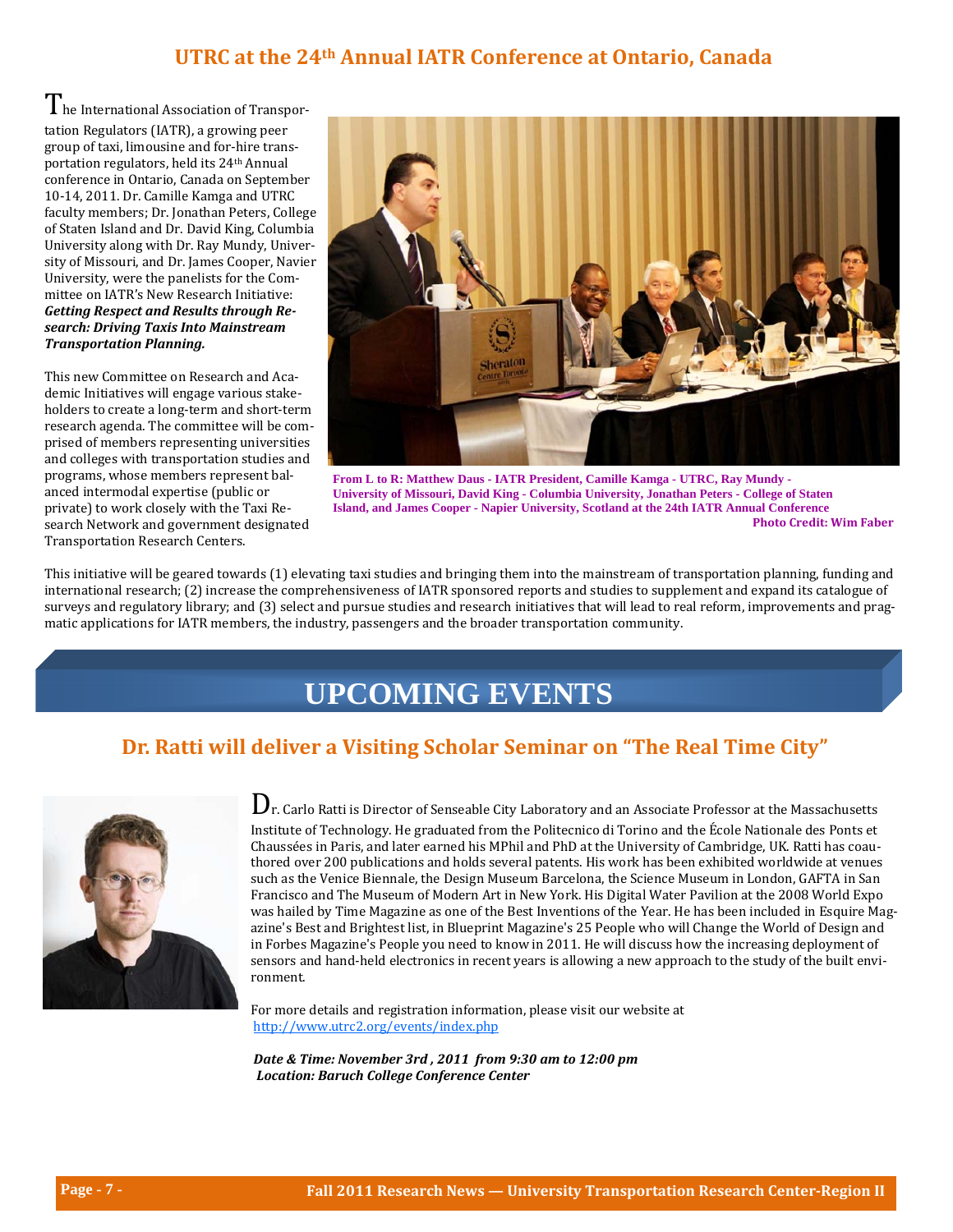### **13th Annual NJDOT Research Showcase**

*October 27th, 2011 at Conference Center at Mercer Mercer County Community College*

The NIDOT Bureau of Research will hold its 13th Annual Research Showcase on October 27, 2011 at the Mercer County Community College. The Showcase offers an opportunity for NJDOT customers to experience the broad scope of ongoing research initiatives, technology transfer activities, and academic research being conducted by university research partners and their associates.

Research is highlighted in presentations, poster sessions and displays. The program is sponsored by the NJDOT Research Bureau with assistance from Rutgers' CAIT-NJ LTAP.

For registration and additional information please visit the event site at

http://cait.rutgers.edu/cait/13th-NJDOT-Showcase

## **Transportation Research Board (TRB) 91st Annual Meeting**



The Transportation Research Board (TRB) 91st Annual Meeting will be held in Washington, D.C., at the Marriott Wardman Park, Omni Shoreham, and Washington Hilton hotels . The informationpacked program attracts 11,000 transportation professionals from around the world to Washington, D.C.

The TRB Annual Meeting program covers all transportation modes, with more than 4,000 presentations in nearly 650 sessions and workshops addressing topics of interest to all attendeespolicy makers, administrators, practitioners, researchers, and representatives of government, industry, and academic institutions.

For more information and to register, please visit the conference website. 

## **NYU Rudin Center's Seminars**



The Rudin Center will be hosting two seminars this fall season.

**Metropolitan Transportation Authority (MTA) Capital Pro‐ jects: An update from Dr. Michael Horodniceanu, President, MTA Capital Construction Company** 

**Tuesday, October 25th, 2011 / 8:30 am ‐ 10:00 am** Location: The Puck Building, The Rudin Family Forum for Civic Dialogue, 2nd Fl. 295 Lafayette Street, New York, NY 10012-9604 Join us for an exciting update from MTACC President Michael Horodniceanu, Ph.D., P.E. Listen as he outlines the history, engineering challenges and progress of MTACC Mega Project's including East Side Access, Second Avenue Subway, 7 West Extension, and Fulton Street Transit Center.

Please RSVP to ensure your seat at : [http://wagner.nyu.eud/events/transportation-10-25-2011](http://wagner.nyu.edu/events/transportation-10-25-2011)

### **Global Perspectives of Road Safety: A conversation with public health expert Dr. Kelly J. Henning, Director of Public Health Programs for Bloomberg Philanthropies**

#### **Tuesday, November 29th, 2011 / 8:30 am ‐ 10:00 am**

Location: The Puck Building, The Rudin Family Forum for Civic Dialogue, 2nd Fl. 295 Lafayette Street, New York, NY 10012-9604

Join us for a discussion with Dr. Kelly Henning, Director of Public Health Programs at Bloomberg Philanthropies, as she discusses road safety in a global perspective. Dr. Henning will talk about the current state of road safety in low- and middle income countries, and share information about the Bloomberg Global Road Safety Program. 

Please RSVP to ensure your seat. [http://wagner.nyu.eud/events/transportation-11-29-2011](http://wagner.nyu.edu/events/transportation-11-29-2011)

## **7th Annual Alternative Vehicle Technology Conference and Expo**

The Center for Sustainable Energy will hold the 7<sup>th</sup> Annual Alternative Vehicle Technology Conference and Expo on October 28<sup>th</sup> at Lehman College.

Please visit the CSE website for the details of the conference. http://www.csebcc.org/

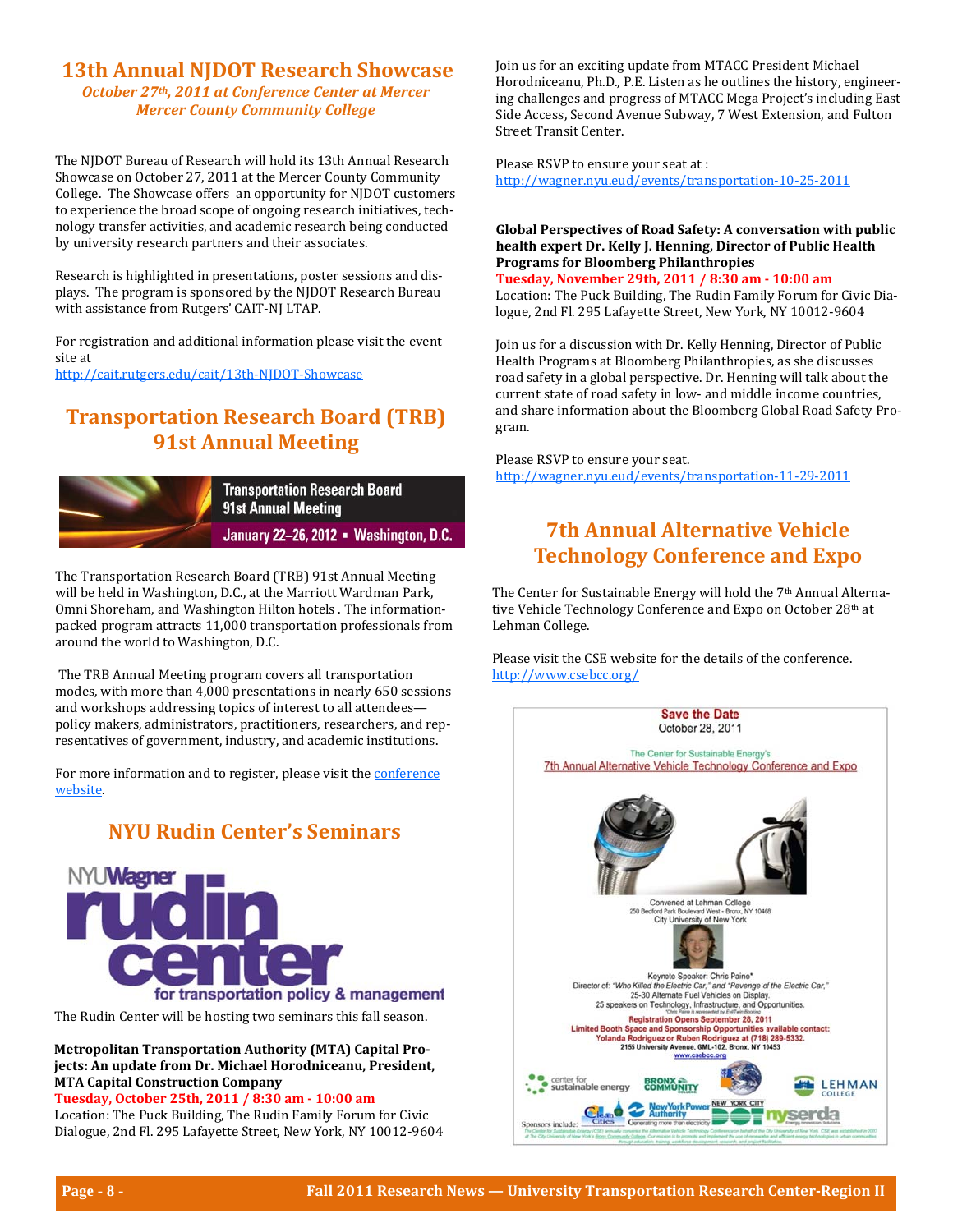## **RESEARCH HIGHLIGHTS AND PUBLICATIONS**

### **UTRC Sponsored Research**  *Two Projects Completed*

#### *Risk Neutral Second Best Toll Pricing*

*Dr. Xuegang (Jeff) Ban Assistant Professor Department of Civil and Environmental Engineering Rensselaer Polytechnic Institute*

This report proposes a risk-neutral second best toll pricing scheme to account for the possible no uniqueness of user equilibrium solutions. The scheme is designed to optimize for the expected objective value as the UE solution varies within the solution set. The research shows that such a risk-neutral scheme can be formulated as a stochastic program, which complements the traditional risk-prone second best toll pricing (SBTP) approach and the risk-averse SBTP approach we developed recently. The proposed model can be solved by a simulation-based optimization algorithm that contains three major steps: characterization of the UE solution set, random sampling over the solution set, and a two-phase simulation optimization step. Numerical results illustrate that the proposed risk-neutral design scheme is less aggressive than the risk-prone scheme and less conservative than the risk-averse scheme, and may thus be more preferable from a toll designer's point of view.

The Final Report can be accessed at http://utrc2.org/research/projects.php?viewid=185

### *Effects of New York State Roadways on Amphibians and Reptiles: A Research and Adaptive Mitigation Program*

*Dr. James Gibbs Associate Professor of Environmental and Forest Biology College of Environmental Science and Forestry/SUNY*

This report explains the impacts of transportation infrastructure on herpetile populations, the landscape, local habitat, and architectural attributes of effective herpetile crossing structures. It employ's habitat analyses to identify "connectivity zones" where crossing structures would be most appropriately deployed along New York State roadways. 

To conserve New York's herpetiles, we must protect a diversity of habitats that they require as well as the connections between them. Roadways are a critical consideration because they frequently divide migration and dispersal routes of herpetiles.

Virtually all species of frogs, toads, and salamanders move each year from forests and fields, where they spend much of the year feeding, resting, and hibernating, to wetlands to breed. Snakes also roam widely in search of prey and mates, visiting both wetlands and uplands in their meanderings. This study can provide science-based guidance for mitigating the effects of road-mortality on herpetofauna, both in New York State and elsewhere in the northeastern United States. It is clear from studies that roads have the capacity to influence both local and regional population dynamics of amphibians and reptiles. The degree to which road mortality affects populations seems highly dependent on the lifehistory characteristics of species and the degree to which natural habitat has been altered (both by roads and in other ways), however. The Final Report can be accessed at

### **New Projects**

### *Dr. Aboutaha Received a New Grant from Schöck Bauteile GmbH, Baden-Baden, Germnay*

Dr. Riyad Aboutaha, an associate professor at Syracuse University, received a new grant from Schöck Bauteile GmbH, of Baden-Baden, GERMANY. This research project is in the area of highway bridges constructed in seismic regions. Below, you will find a summary of the project.

#### *TITLE: Analysis and Design of Steel Reinforced Concrete Bridge Columns with CFRP Control Rebars for Relocation of Plastic Hinge Regions*

Abstract: Bridge columns constructed in seismic zones experience formation of plastic hinges at their ends during a seismic event. The formation of a plastic hinge at the column's bottom end causes damage to the foundation supporting the column. Post-earthquake retrofit of bridge foundation is very difficult and expensive. In order to eliminate foundation damage and move a plastic hinge region away from the spliced bar region, in recent years, the location of potential plastic hinge region has been moved away from the columnfoundation joint. This has been done by the use of addition steel control rebars.

When used as control rebars, Glass fiber reinforced polymer (GFRP) rebars are superior to steel rebars in relocating plastic hinge regions. In a steel reinforced concrete column, GFRP rebars could be used as control rebars, only. The primary advantage of the use of GFRP rebars is its low modulus, which results in low bond stresses at the interface between the control rebars and the surrounding concrete, as a result, they cause significantly less damage to the column's concrete core during a seismic event. Under this contract, a design guideline for the use of GFRP rebars for relocating plastic hinge regions in bridge columns subjected to seismic forces will be developed. 

### *The Alan M. Voorhees Transportation Center (VTC) to Expand the New Jersey Safe Routes to School Resource Center*

VTC has been funded to develop a vision for the New Jersey statewide Safe Routes to School program by exploring an enhanced role of the NJ Safe Routes to School Resource Center. The new SRTS Resource Center will boost its role by providing management and oversight to Regional SRTS Coordinators that will be staffed within the eight NJ Transportation Management Associations. The resource center will: 1) develop a statewide community partnership structure that will support increased participation in education, encouragement and enforcement activities without the burden of grant applications and administration; 2) will provide training to Transportation Management Association staff who will be the community point people for the NJ SRTS program; and 3) will provide technical assistance directly to New Jersey communities. This project, with its focus on on-the-ground implementation working directly with communities, complements and extends the existing SRTS work of VTC which is focused on research, policy development, coordination, and

http://utrc2.org/research/projects.php?viewid=101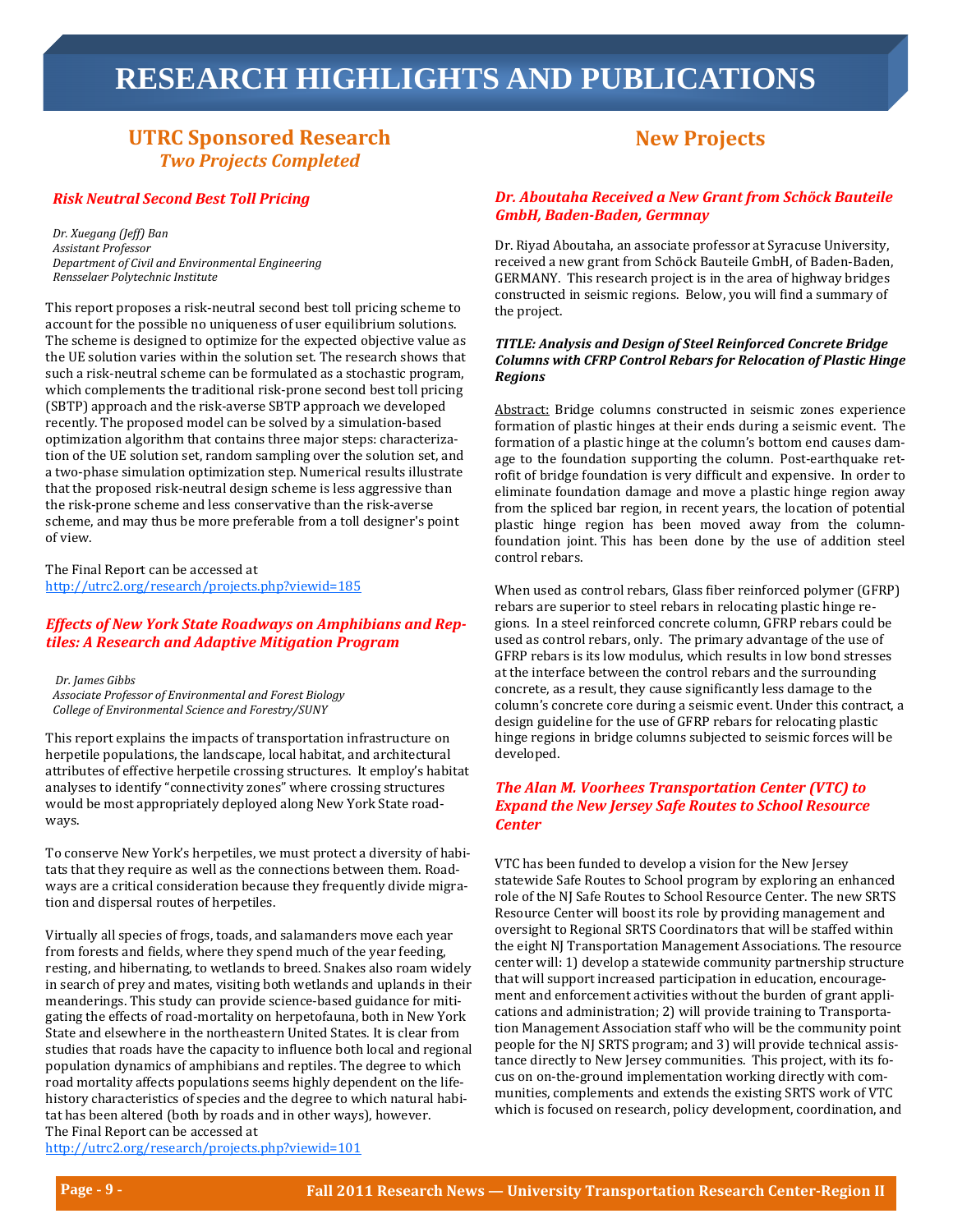measureable program evaluation. The new structure of the NJ SRTS Resource Center will allow VTC and NJDOT to spread their reach further, influencing more projects and programs, and helping to make safer routes to school for more children throughout the state of New Jersey.



### **Dr.** Catherine Lawson, an Associate **Professor at the University at Albany/SUNY Co‐authored a Publication: "Squish: An Online Approach for GPS Trajectory Compression"**

The paper published in Com.Geo 2011 describes a new algorithm called the Spatial QUalIty Simplification Heuristic (SQUISH) for compressing GPS trajectory data. The citation and abstract are included below: 

**Citation**: Jonathan Muckell, Jeong-Hyon Hwang, Vikram Patil, Catherine T. Lawson, Fan Ping, and S. S. Ravi. 2011. SQUISH: an online approach for GPS trajectory compression. In*Proceedings of the 2nd International Conference on Computing for Geospatial Research & Applications* (COM.Geo '11). ACM, New York, NY.

Abstract: GPS-equipped mobile devices such as smart phones and in -car navigation units are collecting enormous amounts of spatial and temporal information that traces a moving object's path. The popularity of these devices has led to an exponential increase in the amount of GPS trajectory data generated. The size of this data makes it difficult to transmit it over a mobile network and to analyze it to extract useful patterns. Numerous compression algorithms have been proposed to reduce the size of trajectory data sets; however these methods often lose important information essential to location -based applications such as object's position, time and speed. This

paper describes the Spatial QUalIty Simplification Heuristic (SQUISH) method that demonstrates improved performance when compressing up to roughly 10% of the original data size, and preserves speed information at a much higher accuracy under aggressive compression. Performance is evaluated by comparison with three competing trajectory compression algo-



rithms: Uniform Sampling, Douglas-Peucker and Dead Reckoning. To access the paper, please click [here](http://dl.acm.org/citation.cfm?id=1999333&bnc=1)

The paper was also presented at the Intelligent Transportation Society of New York Panel and can be accessed by following the web-link [here](http://www.its-ny.org/pdf/Muckell-GPS.pdf). 

### **Dr. Zhan Guo, NYU Wagner Professor, Published Two Papers in Transportation Research A: Policy** and **Practice** & **Journal** of **American Planning Association**

Professor Zhan Guo from New York University (NYU) published a paper in *Transportation Research A: Policy and Practice* in spring 2011, titled "Mind the Map! The Impact of Transit Map on Path Choice in Public Transit". It investigated the famous tube map in London, and found the schematic map design could significantly affect passenger's path choice in the London Underground. Passengers trust the map almost two times more than their own travel experience in selecting the best path from A to B in the network. The research has been widely reported by international media, including *Economists*, *London Evening Standard*, *London Daily Mail*, and the French *Le Monde*. BBC also interviewed Guo in June 2011.

Professor Guo also published another paper in *Journal of American Planning Association* in summer 2011. It tested the synergy effect between land-use planning and congestion pricing, using a pilot mileage fee program in Portland, OR. The research found that with congestion pricing, the VMT reduction is greater in traditional (dense and mixed-use) neighborhoods than in suburban (single-use, low-density) neighborhoods, probably because of the availability of travel alternatives in the former. Under the same land use pattern, land use attributes explain more variance of household VMT when congestion pricing is implemented, suggesting that this form of mileage fee could make land use planning a more effective mechanism to reduce VMT. In summary, land use planning and congestion pricing appear to be mutually supportive.

### **Dr. James Cohen, an Associate Professor at John Jay College of Criminal Justice Published a Pa‐ per "Private Capital, Public Credit and the De‐ cline of American Railways, 1840–1940" in the Journal of Transport History**

In theoretical terms, the way public and private financial intervention in capital markets affected the shift from rail to highway dominance in American transport from 1840 to 1940 is representative of the process by which structural change normally occurs within economic sectors in the United States. Private institutions, not government planning, largely control credit allocation in the US, which is a version of Keynesian liberal economics, sometimes termed 'corporate capitalism'77 or a 'capital market based system.'78 This type of system operated from the late nineteenth century through the 1930s, as banks, insurance companies and other large institutional investors supported railway capital needs, even in the face of growing competition from highway-based transport. On the eve of the Great Depression in 1929, insurance companies held fully 18 percent of their corporate assets in rail; savings banks, 14.5 percent; and investment companies, 17 percent. But, as depreciation eroded the value of those assets in the 1930s, financial institutions divested from rail, removing themselves from their historic position both as financial intermediaries in rail capital markets and as major purchasers of rail securities for their own asset portfolios. This created a significant precondition for structural change because railroads lost access to external, private capital. Meanwhile, auto, bus and truck producers were relying largely on internally generated profits to produce their vehicles, so were not as dependent as railways on external financing for growth.

"To request a copy of Dr. Cohen's full article, please contact him @[jsac@netstep.net](mailto:jsac@netstep.net)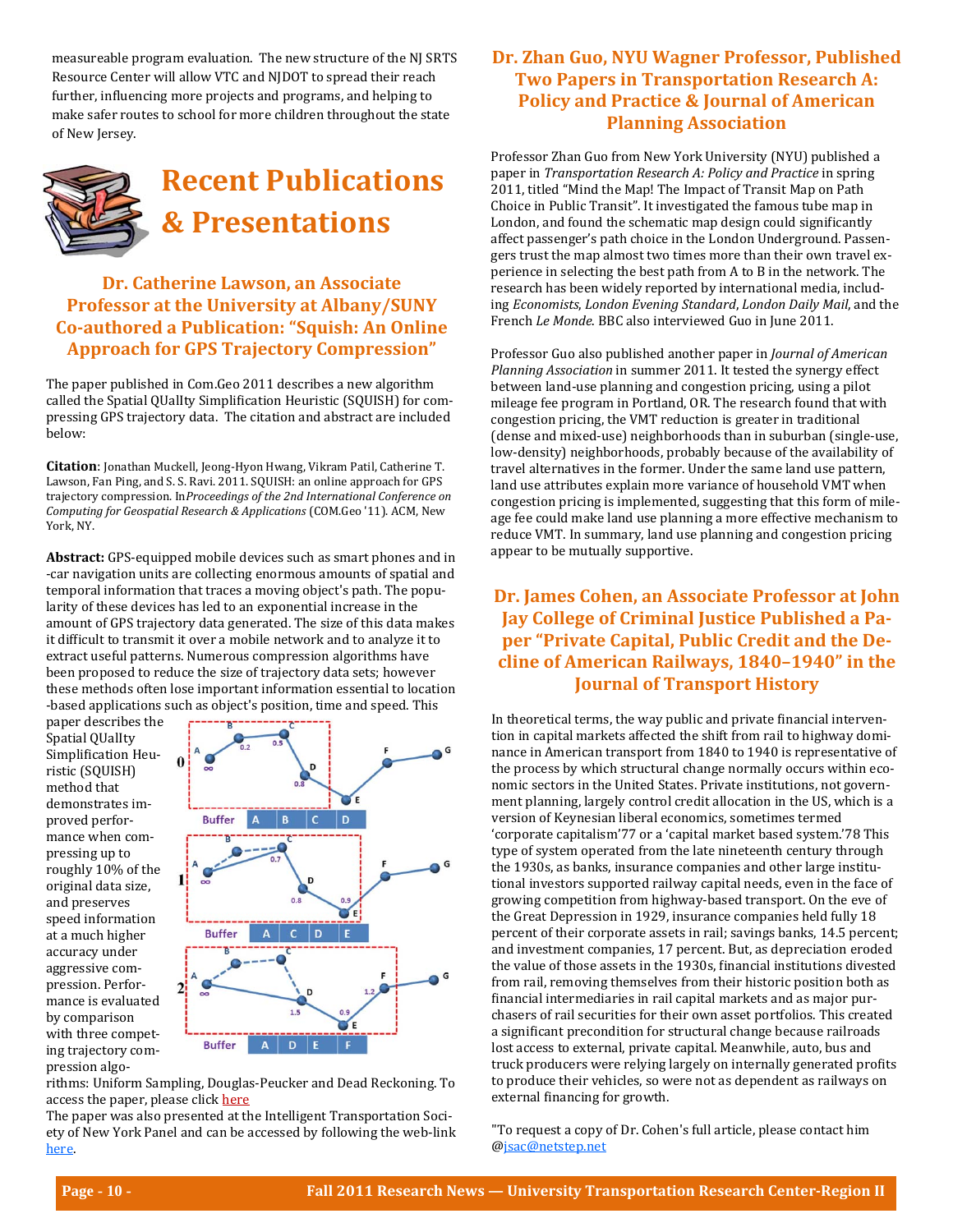### **Research Paper Presentations by Dr. John Bullough, Senior Research Scientist and Adjunct Assistant Professor at Rensselaer Polytechnic Institute's Lighting Research Center**

### **Two Lighting Presentations at the International Symposium on Automotive Lighting**

John Bullough presented two papers at the International Symposium on Automotive Lighting (ISAL) in Darmstadt, Germany on September 26 -28, 2011. 

Bullough's first paper, "Safety Benefits from Daytime Headlamp Use During Inclement Weather", discusses comparisons in crash data before and after laws were enacted requiring the daytime use of vehicle headlamps whenever windshield wipers were used. Wipers-on legislation was associated with a reduction in fatal rainy-weather multiple-vehicle crashes during the daytime, and a larger reduction during dawn and dusk periods. These data were analyzed in parallel with a psychophysical model that predicted a normalized rating of conspicuity of passenger cars with low-beam headlamps switched on, relative to cars without lights switched on. The increases in conspicuity for daytime and dawn/dusk periods were consistent in magnitude to the statistical crash data, illustrating that parallel analysis using independent, converging operations is important when assessing safety impacts of transportation lighting. This study was sponsored by the members of the Transportation Lighting Alliance (TLA): Automotive Lighting, Hella, OSRAM Sylvania, Philips Lighting, and Visteon.

His second paper, "*Influence of Intelligent Vehicle Headlamps on Pedestrian Visibility in Roundabouts", co-authored with senior research* specialist Nicholas Skinner, was intended to determine how different headlamp technologies perform in the roundabout traffic environment. Skinner and Bullough compared photometric performance of vehicle headlamp systems, including conventional halogen and high intensity discharge low-beam headlamp systems and intelligent vehicle headlamp systems that might provide optimized illumination when navigating through roundabouts. Visual performance analyses showed that a driver's ability to see pedestrians could be improved with new headlamp technologies, even when fixed roadway lighting is present. As new roadway configurations such as roundabouts are utilized more frequently, it is important to consider vehicle lighting in addition to fixed roadway lighting as a significant part of the solution for adequate visual perfor-<br> mance. This study was sponsored by the members of the Transportation Lighting Alliance (TLA): Automotive Lighting, Hella, OSRAM Sylvania, Philips Lighting, and Visteon.

#### **Lighting Presentation at the IEEE Intelligent Transportation Systems Conference**

John Bullough presented a paper at the IEEE Intelligent Transportation Systems Conference on October 5-7, 2011 in Washington, DC. Bullough also served as co-chair for the "Advanced Vehicle Safety Systems 1" panel session of the conference.

His paper, "Intelligent Control of Roadway Lighting to Optimize Safety Benefits Per Overall Costs", was co-authored with LRC director Mark Rea. It discusses benefit/cost analyses for roadway lighting, and assesses the relative benefits of new control strategies based on different traffic volumes throughout the night. Assessing the safety benefits per overall costs provides a simple, yet robust mechanism for evaluating the relative effectiveness of different control strategies, because the visibility provided by the lighting system can be related to the expected safety benefits. These analyses are not only useful in determining whether conventional roadway lighting systems can be justified in terms of their safety benefits per overall costs, but the approach can also be used to determine the value of intelligent roadway lighting systems. 

To learn more about the LRC's transportation lighting and safety research, visit www.lrc.rpi.edu/programs/transportation/index.asp.